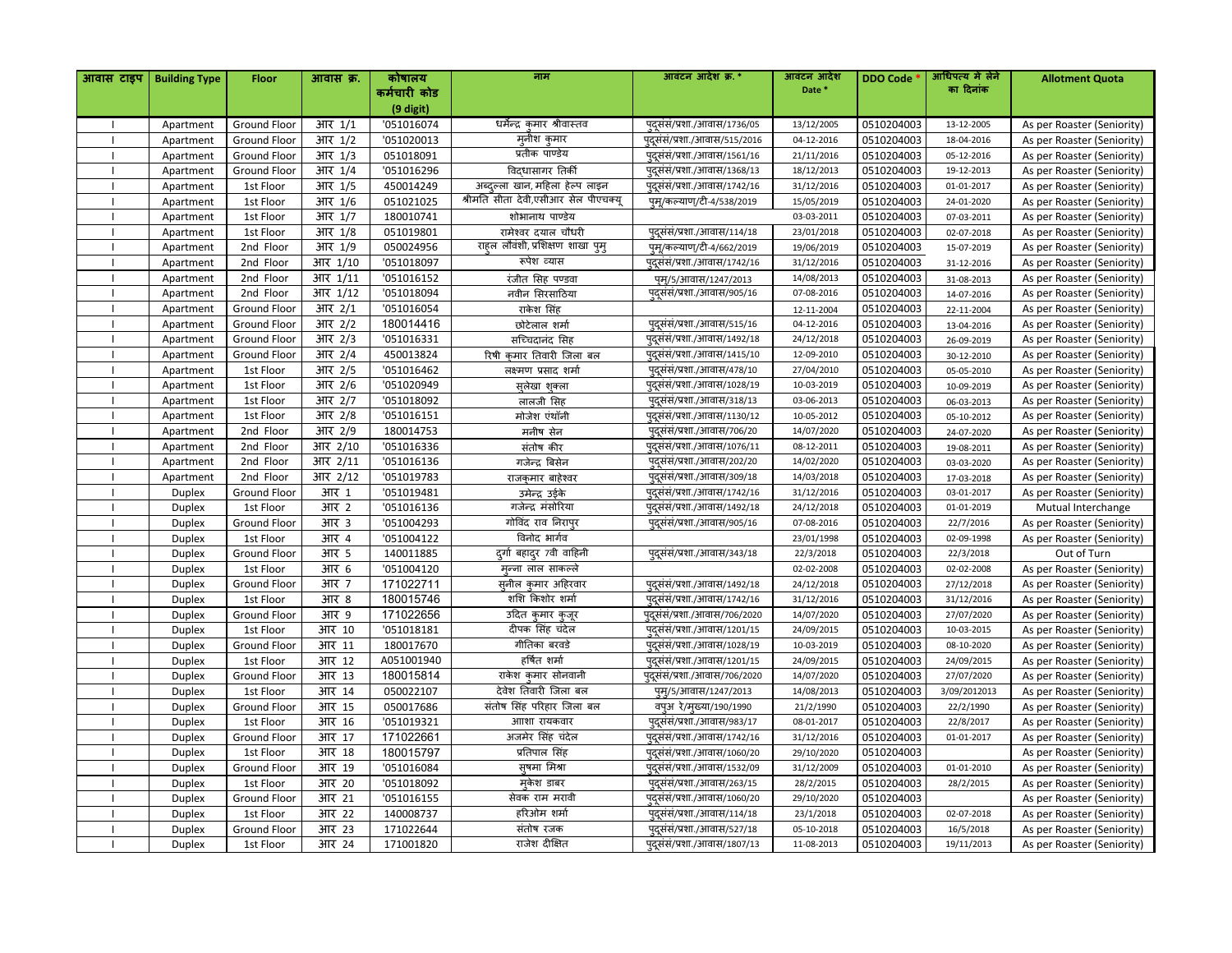| आवास टाइप      | <b>Building Type</b> | Floor        | आवास क्र.    | कोषालय       | नाम                       | आवटन आदेश क्र. *                     | आवंटन आदेश | <b>DDO Code</b> | आधिपत्य में लेने | <b>Allotment Quota</b>     |
|----------------|----------------------|--------------|--------------|--------------|---------------------------|--------------------------------------|------------|-----------------|------------------|----------------------------|
|                |                      |              |              | कर्मचारी कोड |                           |                                      | Date *     |                 | का दिनांक        |                            |
|                |                      |              |              | (9 digit)    |                           |                                      |            |                 |                  |                            |
| $\mathbf{I}$   | Duplex               | Ground Floor | आर 25        | 171000275    | राम प्रसाद शर्मा          |                                      | 22/5/1989  | 0510204003      | 25/5/1989        | As per Roaster (Seniority) |
|                | Duplex               | 1st Floor    | आर 26        | 051019039    | अतुल चौरसिया कार्मिक पुमु | पुम्/क;कल्याण्/आवास/टी-<br>4/1672/17 | 16/11/2012 | 0510204003      | 22/11/2017       | As per Roaster (Seniority) |
|                | Duplex               | Ground Floor | आर 27        | '051004339   | भरत दबे                   | पुदुसंसं/प्रशा./आवास/2436/02         | 30/11/2002 | 0510204003      | 14/1/2002        | As per Roaster (Seniority) |
|                | Duplex               | 1st Floor    | आर 28        | '051007504   | विनोद कुमार त्रिवेदी      | पुदूसंसं/प्रशा./आवास/<br>/12         | 05-07-2012 | 0510204003      | 05-09-2012       | As per Roaster (Seniority) |
|                | Duplex               | Ground Floor | आर 29        | '051005371   | हरिप्रसाद सेन             | पुदूसंसं/प्रशा./आवास/495/02          | 28/3/2002  | 0510204003      | 19/4/2002        | As per Roaster (Seniority) |
|                | Duplex               | 1st Floor    | आर 30        | '051004399   | प्रेम पात्रकर             | पुदूसंसं/प्रशा./आवास/1078/11         | 16/8/2011  | 0510204003      | 25/8/2011        | As per Roaster (Seniority) |
| $\mathbf{I}$   | Duplex               | Ground Floor | आर 31        | '051004353   | भूपनारायण दबे             | पुदुसंसं/प्रशा./आवास/1247/13         | 14/8/2013  | 0510204003      | 26/8/2013        | As per Roaster (Seniority) |
|                | Duplex               | 1st Floor    | आर 32        | '051016340   | संतोष दायमा               | पुदुसंसं/प्रशा./आवास/1201/15         | 24/09/2015 | 0510204003      | 28/9/2015        | As per Roaster (Seniority) |
| $\mathbf{I}$   | Duplex               | Ground Floor | आर 33        | '051019784   | सतीश मेहरा                | पुदूसंसं/प्रशा./आवास/527/18          | 05-10-2018 | 0510204003      | 08-01-2018       | As per Roaster (Seniority) |
| -1             | Duplex               | 1st Floor    | आर 34        | '051018089   | रवि पटेल                  | पुदुसंसं/प्रशा./आवास/905/16          | 07-08-2016 | 0510204003      | 13/7/2016        | As per Roaster (Seniority) |
| -1             | <b>Duplex</b>        | Ground Floor | आर 35        | 230013096    | नाजिम अली                 | पदुसंसं/प्रशा./आवास/706/2020         | 14/07/2020 | 0510204003      | 27/07/2020       | As per Roaster (Seniority) |
|                | Duplex               | 1st Floor    | आर 36        | 180011001    | गेंदा लाल संनोडिया        | पदुसंसं/प्रशा./आवास/1908/06          | 20/1/2006  | 0510204003      | 25/01/2006       | As per Roaster (Seniority) |
|                | Duplex               | Ground Floor | आर 37        | 180011022    | विनोद पाण्डेय             | पुदुसंसं/प्रशा./आवास/1104/16         | 24/08/2016 | 0510204003      | 26/08/2006       | As per Roaster (Seniority) |
|                | Duplex               | 1st Floor    | आर 38        | 180015865    | श्रीकांत पाण्डेय          | पुदुसंसं/प्रशा./आवास/502/18          | 05-03-2018 | 0510204003      | 24/5/2018        | As per Roaster (Seniority) |
|                | Duplex               | Ground Floor | <b>आर 39</b> | '051004298   | बाबलालकावडे               | पअ;(वि.)/प्रशा;/डी'130/94            | 22/07/1994 | 0510204003      | 24/07/1994       | As per Roaster (Seniority) |
| $\mathbf{I}$   | Duplex               | 1st Floor    | आर 40        | '051018210   | आशीष कुमार वर्मा          | पुदूसंसं/प्रशा./आवास/1201/15         | 24/09/2015 | 0510204003      | 30/09/2015       | As per Roaster (Seniority) |
|                | Duplex               | Ground Floor | आर 41        |              |                           |                                      |            | 0510204003      |                  | As per Roaster (Seniority) |
| $\mathbf{I}$   | Duplex               | 1st Floor    | आर 42        | '051018167   | वास् <i>देव ओ</i> झा      | पुदूसंसं/प्रशा./आवास/515/16          | 04-12-2016 | 0510204003      | 20/4/2016        | As per Roaster (Seniority) |
| -1             | Duplex               | Ground Floor | आर 43        | '051016154   | अरविंद तिवारी             | प्;म्;/का/137/2005                   | 16/03/2005 | 0510204003      | 16/03/2005       | As per Roaster (Seniority) |
| $\mathbf{I}$   | Duplex               | 1st Floor    | आर 44        | '051007489   | रामगोपाल रघवंशी           | पदुसंसं/प्रशा./आवास/1194/04          | 23/09/2004 | 0510204003      | 10-06-2004       | As per Roaster (Seniority) |
|                | Duplex               | Ground Floor | आर 45        | 051009591    | दीपक कुमार जिला बल        | वप्अ/रे;/प्रशा;/699/99               | 04-06-1999 | 0510204003      | 04-06-1999       | As per Roaster (Seniority) |
|                | Duplex               | 1st Floor    | आर 46        | '051016298   | बीरबल सिंह बघेल           | पुदूसंसं/प्रशा./आवास/478/10          | 27/04/2010 | 0510204003      | 05-03-2010       | As per Roaster (Seniority) |
|                | <b>Duplex</b>        | Ground Floor | आर 47        | '051016274   | रवीन्द्र सिंह             | पुदुसंसं/प्रशा./आवास/1502/98         | 12-12-1998 | 0510204003      | 31/01/1999       | As per Roaster (Seniority) |
|                | Duplex               | 1st Floor    | आर 48        | '051016145   | स़रेन्द्र सिंह ठाकुर      | पुदूसंसं/प्रशा./आवास/48/05           | 01-11-2005 | 0510204003      | 17/1/2005        | As per Roaster (Seniority) |
| $\overline{1}$ | Duplex               | Ground Floor | आई 1         | '051004315   | स्धीर कुमार रावल          | पुदूसंसं/प्रशा./आवास/212/02          | 25/10/2002 | 0510204003      | 25/10/2002       | As per Roaster (Seniority) |
|                | Duplex               | 1st Floor    | आई 2         | '051004075   | ब्रिजेन्द्र भंडारी        | पुदूसंसं/प्रशा./आवास/384/04          | 03-03-2004 | 0510204003      | 03-03-2004       | As per Roaster (Seniority) |
| $\mathbf{I}$   | Duplex               | Ground Floor | आई 3         | '051007550   | सुरेन्द्र मिश्रा          | वप्अ/रे/मुख्या/डी 1035/90            | 02-06-1990 | 0510204003      | 02-06-1990       | As per Roaster (Seniority) |
|                | Duplex               | 1st Floor    | आई 4         | '051016303   | दिनेश मेहरा               | पुदूसस/प्रशा./आवास/576/06            | 06-01-2006 | 0510204003      | 06-02-2006       | As per Roaster (Seniority) |
|                | Duplex               | Ground Floor | आई 5         | '051004427   | सुरेश सिंह                | पुदूसस/प्रशा./आवास/527/18            | 05-10-2018 | 0510204003      | 16/5/2018        | As per Roaster (Seniority) |
|                | Duplex               | 1st Floor    | आई 6         | 180011050    | गंभीर सिंह बघेल           | पुदूसंसं/प्रशा./आवास/905/16          | 07-08-2016 | 0510204003      | 15/7/2016        | As per Roaster (Seniority) |
|                | Duplex               | Ground Floor | आई 7         | '051004272   | हरभजन सिंह                | पुदूसंसं/प्रशा./आवास/567/07          | 04-09-2007 | 0510204003      | 06-01-2007       | As per Roaster (Seniority) |
|                | Duplex               | 1st Floor    | आई 8         | '051011344   | वेद बहादुर क्षेत्री       | पुअ;(वि.)/प्रशा;/1375/95             | 05-03-1995 | 0510204003      | 05-06-1995       | As per Roaster (Seniority) |
|                | Duplex               | Ground Floor | आई 9         | '051004555   | ओमप्रकाश टेकाम            | प्दूसस/प्रशा./आवास/63/15             | 23/5/2015  | 0510204003      | 25/5/2015        | As per Roaster (Seniority) |
| $\mathbf{I}$   | Duplex               | 1st Floor    | आई 10        | '051019779   | विपिन चतुर्वेदी           | पुदूसंसं/प्रशा./आवास/114/18          | 23/1/2018  | 0510204003      | 02-07-2018       | As per Roaster (Seniority) |
| <b>I</b>       | Duplex               | Ground Floor | आई 11        | '051004342   | रघ्बीर प्रसाद यादव        | पुदुसंसं/प्रशा./आवास/1742/16         | 31/12/2016 | 0510204003      | 14/2/2017        | As per Roaster (Seniority) |
| $\mathbf{I}$   | Duplex               | 1st Floor    | आई 12        | '051018081   | संदीप मारण                | पुदुसंसं/प्रशा./आवास/1104/16         | 24/08/2016 | 0510204003      | 27/08/2016       | As per Roaster (Seniority) |
|                | Duplex               | Ground Floor | आई 13        | '051016281   | विनोद मिश्रा              | पुदुसंसं/प्रशा./आवास/1481/11         | 28/11/2011 | 0510204003      | 12-07-2011       | As per Roaster (Seniority) |
| -1             | Duplex               | 1st Floor    | आई 14        | '051020994   | रित् तोमर                 | पुदूसंसं/प्रशा./आवास/1028/19         | 10-03-2019 | 0510204003      | 10-07-2019       | As per Roaster (Seniority) |
| -1             | Duplex               | Ground Floor | आई 15        | '051006428   | देवेन्द्र सिंह तोमर       | पदुसंसं/प्रशा./आवास/1700/02          | 14/8/2002  | 0510204003      | 19/11/2002       | As per Roaster (Seniority) |
| -1             | <b>Duplex</b>        | 1st Floor    | आई 16        | '051018680   | अभिषेक ठाकर               | प्#/5/कल्याण/आवास/637/2016           | 04-11-2016 | 0510204003      | 20/4/2016        | As per Roaster (Seniority) |
|                | Duplex               | Ground Floor | आई 17        | '051007061   | क़ष्णा ओझा                | पुदुसस/प्रशा./आवास/1973/2000         | 22/06/2000 | 0510204003      | 22/06/2000       | As per Roaster (Seniority) |
|                | Duplex               | 1st Floor    | आई 18        | 171022812    | रामू कुमरे                | पुदूसंसं/प्रशा./आवास/309/18          | 14/03/2018 | 0510204003      | 28-03-2018       | As per Roaster (Seniority) |
|                | Duplex               | Ground Floor | आई 19        | '051016311   | याकुब खान                 | पुदूसंसं/प्रशा./आवास/1201/15         | 24/09/2015 | 0510204003      | 10-01-2015       | As per Roaster (Seniority) |
| $\mathbf{I}$   | Duplex               | 1st Floor    | आई 20        | '051016156   | अरूण पटेल                 |                                      | 11-03-2004 | 0510204003      |                  | As per Roaster (Seniority) |
| $\mathbf{I}$   | Duplex               | Ground Floor | आई 21        | '050017063   | देवकी नंदन ओझा जिला बल    |                                      | 30/12/2010 | 0510204003      |                  | As per Roaster (Seniority) |
|                | Duplex               | 1st Floor    | आई 22        | '051018326   | अमन क्षेत्री              | पुदूसंसं/प्रशा./आवास/<br>/12         | 05-07-2012 | 0510204003      | 05-08-2012       | As per Roaster (Seniority) |
| $\mathbf{I}$   | Duplex               | Ground Floor | आई 23        | '051004256   | शशांक शेखर शुक्ला         | पुदूसंसं/प्रशा./आवास/ 170 /04        | 09-04-2004 | 0510204003      | 14/9/2004        | As per Roaster (Seniority) |
|                | Duplex               | 1st Floor    | आई 24        | '051018000   | रोहित राज मसीह            |                                      | 04-08-2004 | 0510204003      |                  | As per Roaster (Seniority) |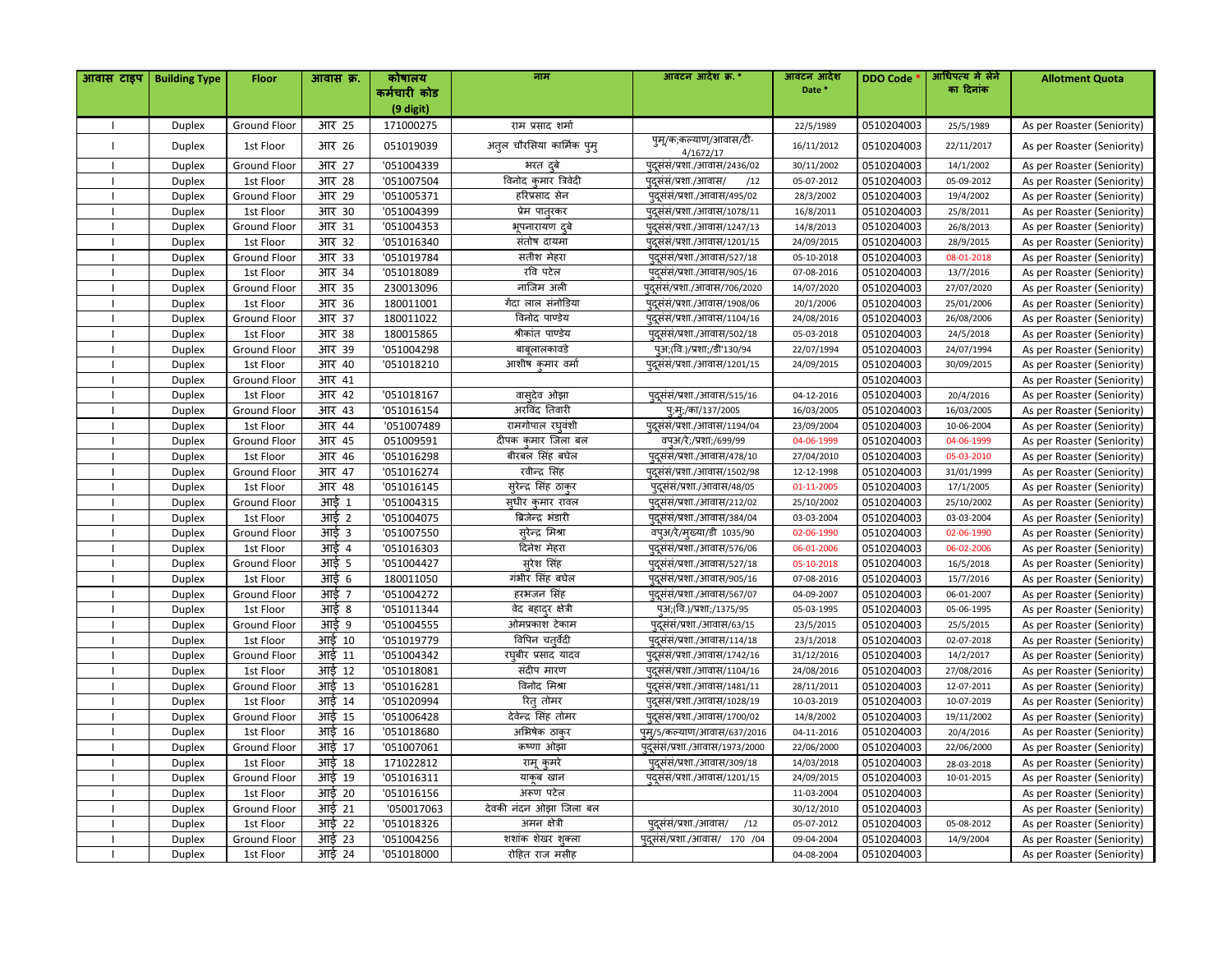| आवास टाइप                | <b>Building Type</b> | <b>Floor</b> | आवास क्र.    | कोषालय       | नाम                                                   | आवंटन आदेश क्र. *             | आवंटन आदेश | <b>DDO Code</b> | आधिपत्य में लेने | <b>Allotment Quota</b>     |
|--------------------------|----------------------|--------------|--------------|--------------|-------------------------------------------------------|-------------------------------|------------|-----------------|------------------|----------------------------|
|                          |                      |              |              | कर्मचारी कोड |                                                       |                               | Date *     |                 | का दिनांक        |                            |
|                          |                      |              |              | (9 digit)    |                                                       |                               |            |                 |                  |                            |
|                          | Duplex               | Ground Floor | आई 25        | '051004277   | विश्वेश्वर दास                                        |                               | 07-03-1980 | 0510204003      | 07-03-1980       | As per Roaster (Seniority) |
|                          | Duplex               | 1st Floor    | आई 26        | '051004191   | दीनानाथ पाण्डेय                                       | पुदूसंसं/प्रशा./आवास/ 170 /04 | 09-04-2004 | 0510204003      | 29/9/2004        | As per Roaster (Seniority) |
|                          | Duplex               | Ground Floor | आई 27        | '051016304   | सुरेश पुष्कर                                          | पुदूसंसं/प्रशा./आवास/478/10   | 27/04/2010 | 0510204003      | 30/04/2010       | As per Roaster (Seniority) |
|                          | Duplex               | 1st Floor    | आई 28        | 051016297    | विजय सिंह एटीएस पुम् भोपाल                            |                               | 12-07-2004 | 0510204003      |                  | As per Roaster (Seniority) |
| -1                       | Duplex               | Ground Floor | आई 29        | '051016128   | आनंद शुक्ला                                           |                               | 21/7/1988  | 0510204003      | 21/7/1988        | As per Roaster (Seniority) |
|                          | Duplex               | 1st Floor    | आई 30        | '051004262   | योगेन्द्र नाथ तिवारी                                  | पुदूसस/प्रशा./आवास/1093/18    | 09-12-2018 | 0510204003      | 27/9/2018        | As per Roaster (Seniority) |
|                          | Duplex               | Ground Floor | आई 31        | '051004413   | रावेन्द्र प्रताप सिंह                                 | पुदूसस/प्रशा./आवास/1076/11    | 08-12-2011 | 0510204003      | 23/8/2011        | As per Roaster (Seniority) |
|                          | Duplex               | 1st Floor    | आई 32        | '051016291   | महेन्द्र सिंह राजपूत                                  |                               | 26/2/2008  | 0510204003      |                  | As per Roaster (Seniority) |
| -1                       | <b>Duplex</b>        | Ground Floor | आई 33        | '051019778   | गिरीश शिवदासन                                         | पदुसंसं/प्रशा./आवास/1286/19   | 30/11/2019 | 0510204003      | 12-09-2019       | Mutual Interchange         |
|                          | Duplex               | 1st Floor    | <b>आई 34</b> | '051020879   | रीना सिंह                                             | पदुसंसं/प्रशा./आवास/983/17    | 08-01-2017 | 0510204003      | 08-01-2017       | As per Roaster (Seniority) |
|                          | <b>Duplex</b>        | Ground Floor | आई 35        | '051017984   | विशाल क्षेत्री                                        | पुदुसंसं/प्रशा./आवास/701/11   | 06-10-2011 | 0510204003      | 06-10-2011       | As per Roaster (Seniority) |
|                          | Duplex               | 1st Floor    | आई 36        | '051011371   | प्रदीप धूरिया                                         | पुदूसंसं/प्रशा./आवास/ 704 /09 | 16/6/2009  | 0510204003      | 22/6/2009        | As per Roaster (Seniority) |
|                          | Duplex               | Ground Floor | आई 37        | '052007025   | गोपाल उपाध्याय जिला बल                                | प्अ;(वि.)/प्रशा;/डी'808/05    | 06-08-2005 | 0510204003      | 06-08-2005       | As per Roaster (Seniority) |
|                          | <b>Duplex</b>        | 1st Floor    | आई 38        | '051007113   | विजय बहाद्र सिंह                                      | पदुसंसं/प्रशा./आवास/478/10    | 27/04/2010 | 0510204003      | 27/05/2010       | As per Roaster (Seniority) |
|                          | Duplex               | Ground Floor | आई 39        | 051016312    | संतोष कुमार यादव जिला बल                              | वप्अ/रे/प्रशा;/ 2569/96       | 08-06-1996 | 0510204003      | 08-06-1996       | As per Roaster (Seniority) |
| $\blacksquare$           | Duplex               | 1st Floor    | आई 40        | '051018099   | मेहरबान सिंह ध्वे                                     | पुदूसंसं/प्रशा./आवास/1466/17  | 15/11/2017 | 0510204003      | 12-05-2017       | As per Roaster (Seniority) |
|                          | Duplex               | Ground Floor | आई 41        | '051004111   | चंद्र सिंह                                            | उमनि/दूसं;/प्रशा;/डी 937/96   | 27/7/1996  | 0510204003      | 28/7/1996        | As per Roaster (Seniority) |
| - 1                      | Duplex               | 1st Floor    | आई 42        | '051019346   | आशा यादव                                              | पदुसस/प्रशा./आवास/983/17      | 08-01-2017 | 0510204003      | 08-01-2017       | As per Roaster (Seniority) |
|                          | Duplex               | Ground Floor | आई 43        | 180014455    | राजेश मिश्रा                                          | पुदूसस/प्रशा./आवास/1415/10    | 11-09-2010 | 0510204003      | 18/11/2010       | As per Roaster (Seniority) |
|                          | Duplex               | 1st Floor    | आई 44        | '051018564   | गीता वर्मा                                            | पुदूसंसं/प्रशा./आवास/1201/15  | 24/09/2015 | 0510204003      | 10-03-2015       | As per Roaster (Seniority) |
|                          | Duplex               | Ground Floor | आई 45        | 250012864    | मनोज जाटव                                             | पुदुसंसं/प्रशा./आवास/905/16   | 07-08-2016 | 0510204003      | 07-08-2016       | As per Roaster (Seniority) |
|                          | Duplex               | 1st Floor    | आई 46        | '051016279   | अजय सिंह मेवाडा                                       | पअ;(वि.)/प्रशा;/डी'651/05     | 28/6/2005  | 0510204003      | 29/6/2005        | As per Roaster (Seniority) |
|                          | Duplex               | Ground Floor | आई 47        | '051016283   | कमर अली                                               | प्दूसस/प्रशा./आवास/983/17     | 08-01-2017 | 0510204003      | 08-01-2017       | As per Roaster (Seniority) |
|                          | Duplex               | 1st Floor    | आई 48        | '051004425   | रमेश लाल प्रजापति                                     | पुदूसंसं/प्रशा./आवास/816/06   | 07-10-2006 | 0510204003      | 07-10-2006       | As per Roaster (Seniority) |
| $\mathbf{I}$             | Duplex               | Ground Floor | आई 49        |              | सिंगल रूम 8 आवासग़ह के कण्डम की<br>कार्यवाही जारी हैा |                               |            | 0510204003      |                  | As per Roaster (Seniority) |
| $\overline{\phantom{a}}$ | Duplex               | Ground Floor | आई 50        |              | सिंगल रूम 8 आवासग़ह के कण्डम की<br>कार्यवाही जारी हैा |                               |            | 0510204003      |                  | As per Roaster (Seniority) |
|                          | Duplex               | Ground Floor | आई 51        |              | सिंगल रूम 8 आवासग़ह के कण्डम की<br>कार्यवाही जारी हैा |                               |            | 0510204003      |                  | As per Roaster (Seniority) |
| $\mathbf{I}$             | Duplex               | Ground Floor | आई 52        |              | सिंगल रूम 8 आवासग़ह के कण्डम की<br>कार्यवाही जारी हैा |                               |            | 0510204003      |                  | As per Roaster (Seniority) |
| $\mathbf{I}$             | Duplex               | Ground Floor | आई 53        |              | सिंगल रूम 8 आवासग़ह के कण्डम की<br>कार्यवाही जारी हैा |                               |            | 0510204003      |                  | As per Roaster (Seniority) |
| $\mathbf{I}$             | Duplex               | 1st Floor    | आई 54        |              | सिंगल रूम 8 आवासग़ह के कण्डम की<br>कार्यवाही जारी हैा |                               |            | 0510204003      |                  | As per Roaster (Seniority) |
| $\mathbf{I}$             | Duplex               | Ground Floor | आई 55        |              | सिंगल रूम 8 आवासग़ह के कण्डम की<br>कार्यवाही जारी हैा |                               |            | 0510204003      |                  | As per Roaster (Seniority) |
| $\mathbf{I}$             | Duplex               | 1st Floor    | आई 56        |              | सिंगल रूम 8 आवासग़ह के कण्डम की<br>कार्यवाही जारी हैा |                               |            | 0510204003      |                  | As per Roaster (Seniority) |
|                          | <b>Duplex</b>        | Ground Floor | आई 57        | '051018108   | दीपक बिलगैंया                                         | प्#/5/कल्याण/आवास/1809/13     | 11-08-2013 | 0510204003      | 20/7/2013        | As per Roaster (Seniority) |
|                          | <b>Duplex</b>        | 1st Floor    | आई 58        | 390005399    | जय प्रकाश मिंज                                        | पुदूसंसं/प्रशा./आवास/1532/09  | 31/12/2009 | 0510204003      | 01-05-2010       | As per Roaster (Seniority) |
|                          | Duplex               | Ground Floor | आई 59        | 180017440    | नेम सिंह जाटव                                         | पुदूसंसं/प्रशा./आवास/706/2020 | 14/07/2020 | 0510204003      | 08-06-2020       | As per Roaster (Seniority) |
| $\blacksquare$           | Duplex               | 1st Floor    | आई 60        | '051019596   | प्रिया प्रजापति                                       | पुदुसंसं/प्रशा./आवास/983/17   | 08-01-2017 | 0510204003      | 08-01-2017       | As per Roaster (Seniority) |
| $\blacksquare$           | Duplex               | Ground Floor | आई 61        | '051019474   | दिनेश कुशवाहा                                         | पुदूसंसं/प्रशा./आवास/1466/17  | 15/11/2017 | 0510204003      | 15/11/2017       | As per Roaster (Seniority) |
| $\blacksquare$           | Duplex               | 1st Floor    | आई 62        | 140021363    | हेमंत सिंह                                            | पुदूसंसं/प्रशा./आवास/1466/17  | 15/11/2017 | 0510204003      | 15/11/2017       | As per Roaster (Seniority) |
|                          | Duplex               | Ground Floor | आई 63        | '051016146   | विशाल मालवीय                                          | पुदूसंसं/प्रशा./आवास/1736/05  | 31/1/2007  | 0510204003      | 31/1/2007        | As per Roaster (Seniority) |
|                          | Duplex               | 1st Floor    | आई 64        | '051021701   | रोहित यादव                                            | पुदूसंसं/प्रशा./आवास/316/19   | 27/3/2019  | 0510204003      | 04-09-2019       | As per Roaster (Seniority) |
|                          | Duplex               | Ground Floor | आई 65        | '051019691   | अर्जुन आये                                            | प्दूसस/प्रशा./आवास/114/18     | 23/1/2018  | 0510204003      | 02-07-2018       | As per Roaster (Seniority) |
|                          | Duplex               | 1st Floor    | आई 66        | 051021448    | पुम् पशासन शाखा<br>आशीष प्रधान                        | प्म्/कल्याण्/टी-4/538/2019    | 15/05/2019 | 0510204003      | 31/1/2020        | As per Roaster (Seniority) |
|                          | <b>Duplex</b>        | Ground Floor | आई 67        | 040007195    | अवधेश कुमार सिंह सी;पी;एम;टी;                         | प्#/कल्याण्/टी-4/538/2019     | 15/05/2019 | 0510204003      | 14/6/2019        | As per Roaster (Seniority) |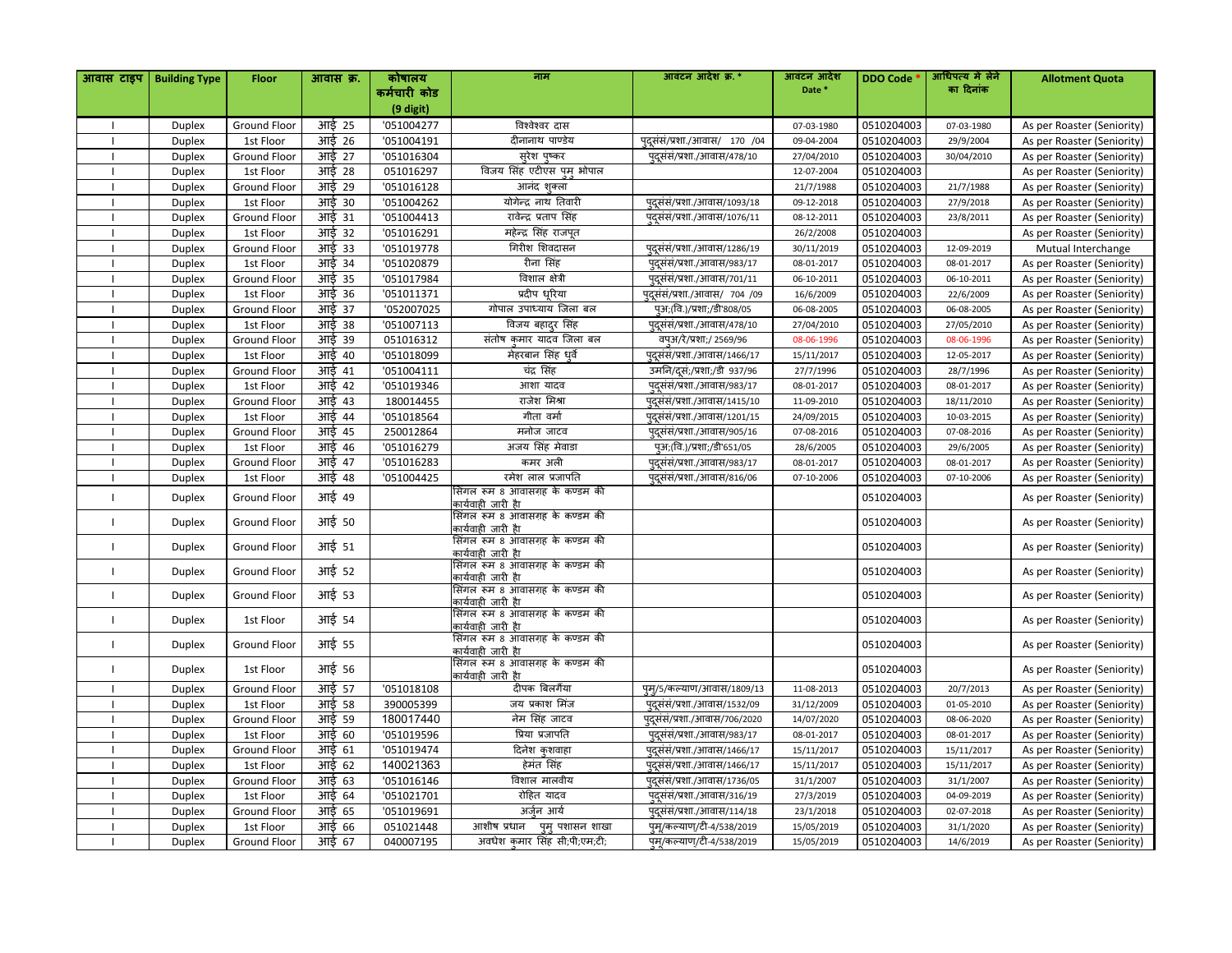| आवास टाइप | <b>Building Type</b> | Floor        | आवास क्र. | कोषालय       | नाम                           | आवंटन आदेश क्र. *                                               | आवंटन आदेश | <b>DDO Code</b> | आधिपत्य में लेने | <b>Allotment Quota</b>     |
|-----------|----------------------|--------------|-----------|--------------|-------------------------------|-----------------------------------------------------------------|------------|-----------------|------------------|----------------------------|
|           |                      |              |           | कर्मचारी कोड |                               |                                                                 | Date *     |                 | का दिनांक        |                            |
|           |                      |              |           | (9 digit)    |                               |                                                                 |            |                 |                  |                            |
|           | Duplex               | 1st Floor    | आई 68     | '051019476   | तनमय रघवंशी                   | पुदूसंसं/प्रशा./आवास/1466/17                                    | 15/11/2017 | 0510204003      | 15/11/2017       | As per Roaster (Seniority) |
|           | Duplex               | Ground Floor | आई 69     | 051019435    | दीक्षा नामदेव                 | पदुसंसं/प्रशा./आवास/1104/16                                     | 24/8/2016  | 0510204003      | 24/8/2016        | As per Roaster (Seniority) |
|           | <b>Duplex</b>        | 1st Floor    | आई 70     | '051019341   | रित् यादव                     | पुदुसंसं/प्रशा./आवास/983/17                                     | 08-01-2017 | 0510204003      | 08-01-2017       | As per Roaster (Seniority) |
|           | <b>Duplex</b>        | Ground Floor | आई 71     | '051018080   | संदीप वाईकर                   | पुदूसंसं/प्रशा./आवास/1130/12                                    | 10-05-2012 | 0510204003      | 10-10-2012       | As per Roaster (Seniority) |
|           | <b>Duplex</b>        | Ground Floor | आई 72     |              |                               |                                                                 |            | 0510204003      |                  | As per Roaster (Seniority) |
|           | <b>Duplex</b>        | 1st Floor    | आई 73     | '051018083   | रविशंकर मिश्रा                | पदुसंसं/प्रशा./आवास/1014/13                                     | 29/9/2013  | 0510204003      | 29/9/2013        | As per Roaster (Seniority) |
|           | Duplex               | Ground Floor | आई 74     | '051004346   | राजीव यादव                    | पुदूसंसं/प्रशा./आवास/1492/18                                    | 24/12/2018 | 0510204003      | 01-01-2019       | As per Roaster (Seniority) |
|           | Duplex               | 1st Floor    | आई 75     | '051019658   | म्कुल भारती                   | पुदूसंसं/प्रशा./आवास/1466/17                                    | 15/11/2017 | 0510204003      | 02-07-2018       | As per Roaster (Seniority) |
|           | Duplex               | Ground Floor | आई 76     | '051007060   | पुरन बहादुर                   |                                                                 | 14/9/1988  | 0510204003      | 14/9/1988        | As per Roaster (Seniority) |
|           | Duplex               | 1st Floor    | आई 77     | '051018164   | सतीश धन्धरिया                 | पदुसंसं/प्रशा./आवास/1130/12                                     | 10-05-2012 | 0510204003      | 10-08-2012       | As per Roaster (Seniority) |
|           | Duplex               | Ground Floor | आई 78     | 140015555    | अजय कुमार सेरिया 25वी वाहिनी  | प्#/कल्याण्/टी-4/538/2019                                       | 15/05/2019 | 0510204003      | 19/9/2019        | As per Roaster (Seniority) |
|           | Duplex               | 1st Floor    | आई 79     | '051018096   | अनिल यादव                     | प्#/4/कल्याण/आवास/ /14                                          | 20/8/2014  | 0510204003      | 16/9/2014        | As per Roaster (Seniority) |
|           | Duplex               | Ground Floor | आई 80     | 180013017    | मान् सिंह वायम                | पदुसंसं/प्रशा./आवास/983/17                                      | 08-01-2017 | 0510204003      | 08-01-2017       | As per Roaster (Seniority) |
|           | <b>Duplex</b>        | 1st Floor    | आई 81     | 051019607    | गौरव रायकवार                  | पुदुसंसं/प्रशा./आवास/983/17                                     | 08-01-2017 | 0510204003      | 08-01-2017       | As per Roaster (Seniority) |
|           | Duplex               | Ground Floor | आई 82     | '051018530   | अनिल कमार गौतम                | प्म/5/कल्याण/आवास/637/2016                                      | 04-11-2016 | 0510204003      | 20/4/2016        | As per Roaster (Seniority) |
|           | Duplex               | 1st Floor    | आई 83     | '051019477   | सचिन रघ्वंशी                  | पुदूसंसं/प्रशा./आवास/1104/16                                    | 24/8/2016  | 0510204003      | 29/8/2016        | As per Roaster (Seniority) |
|           | Duplex               | Ground Floor | आई 84     | '052006720   | विवेक सिंह                    | वप्अ/रे/मुख्या/डी 293/88                                        | 21/7/1988  | 0510204003      | 21/7/1988        | As per Roaster (Seniority) |
|           | <b>Duplex</b>        | 1st Floor    | आई 85     | '051019608   | रामविनय सिंह                  | पदुसंसं/प्रशा./आवास/983/17                                      | 08-01-2017 | 0510204003      | 08-01-2017       | As per Roaster (Seniority) |
|           | Duplex               | Ground Floor | आई 86     | '051019614   | दिनेश सूर्यवंशी               | पदुसंसं/प्रशा./आवास/1466/17                                     | 15/11/2017 | 0510204003      | 15/11/2017       | As per Roaster (Seniority) |
| н         | Apartment            | 1st Floor    | सी 2/201  | '051018114   | देवेन्द्र कुमारी              | पुदूसस/प्रशा./आवास/1028/19                                      | 10-03-2019 | 0510204003      | 17/7/2020        | As per Roaster (Seniority) |
| H         | Apartment            | 1st Floor    | सी 2/202  | '051018112   | दिव्या दबे                    | पुदूसंसं/प्रशा./आवास/1028/19                                    | 10-03-2019 | 0510204003      | 24/7/2020        | As per Roaster (Seniority) |
| H         | Apartment            | 1st Floor    | सी 2/203  | 171020345    | परसराम सोलंकी                 | पुदूसस/प्रशा./आवास/1060/20                                      | 29/10/2020 | 0510204003      |                  | As per Roaster (Seniority) |
| H         | Apartment            | 1st Floor    | सी 2/204  | '051004550   | प्रमेन्द्र सिंह               | पुदूसंसं/प्रशा./आवास/1028/19                                    | 10-03-2019 | 0510204003      | 17/7/2020        | As per Roaster (Seniority) |
| H         | Apartment            | 1st Floor    | सी 2/205  | 180017160    | दीपक जाटव                     | पुदूसंसं/प्रशा./आवास/1060/20                                    | 29/10/2020 | 0510204003      | 11-05-2020       | As per Roaster (Seniority) |
| H         | Apartment            | 1st Floor    | सी 2/206  | 171025035    | मनीष पटेल                     | पुदूसंसं/प्रशा./आवास/1028/19                                    | 10-03-2019 | 0510204003      | 17/7/2020        | As per Roaster (Seniority) |
| H         | Apartment            | 1st Floor    | सी 2/207  | '051004348   | रामप्रकाश शुक्ला              | पुदुसंसं/प्रशा./आवास/1028/19                                    | 10-03-2019 | 0510204003      | 17/7/2020        | As per Roaster (Seniority) |
| H         | Apartment            | 1st Floor    | सी 2/208  | '051021442   | रूचि मूंदडा                   | पुदूसंसं/प्रशा./आवास/873/20                                     | 09-04-2020 | 0510204003      | 18/9/2020        | As per Roaster (Seniority) |
| H         | Apartment            | 4th Floor    | सी 2/507  | 180017260    | विजय सिंह वर्मा               | पुदूसंसं/प्रशा./आवास/1060/20                                    | 29/10/2020 | 0510204003      | 11-05-2020       | As per Roaster (Seniority) |
| н         | Apartment            | 4th Floor    | सी 2/508  | '051017517   | गिरजेश चौहान                  | पुदूसंसं/प्रशा./आवास/1060/20                                    | 29/10/2020 | 0510204003      | 11-05-2020       | As per Roaster (Seniority) |
| H         | <b>Duplex</b>        | Ground Floor | एच-1      | 250013330    | सतेन्द्र राठौर                | पुदुसंसं/प्रशा./आवास/1672/2016                                  | 16/12/2016 | 0510204003      |                  | As per Roaster (Seniority) |
| H         | Duplex               | 1st Floor    | एच-2      | '051011373   | मोहनलाल बिल्लारे              | पुदुसंसं/प्रशा./आवास/1915/2006                                  | 23/01/2006 | 0510204003      | 23-01-2006       | As per Roaster (Seniority) |
| H         | Duplex               | Ground Floor | एच-3      | '051016232   | अभिषेक पाण्डेय                | पुदुसंसं/प्रशा./आवास/222/2009                                   | 19/02/2009 | 0510204003      | 09-03-2009       | As per Roaster (Seniority) |
| H         | Duplex               | 1st Floor    | एच-4      | 171022819    | संजय महाला                    | पुदुसंसं/प्रशा./आवास/764/2018                                   | 07-03-2018 | 0510204003      | 13/07/2018       | As per Roaster (Seniority) |
| H         | Duplex               | Ground Floor | एच-5      | '051017610   | श्रीमति सुरैया खान            | पद्संसं/प्रशा./आवास/701/2009                                    | 06-06-2009 | 0510204003      | 17-06-2009       | As per Roaster (Seniority) |
| H         | Duplex               | 1st Floor    | एच-6      | 130011195    | शरीफ खान                      | पुदुसंसं/प्रशा./आवास/1070/2011                                  | 08-12-2011 | 0510204003      | 23-08-2011       | As per Roaster (Seniority) |
| H         | Duplex               | Ground Floor | एच-7      | '051016276   | आशीष शाक्य                    | पुदूसंसं/प्रशा./आवास/1742/2016                                  | 31/12/2016 | 0510204003      | 01-11-2018       | As per Roaster (Seniority) |
| H         | Duplex               | 1st Floor    | एच-8      | '051006420   | हरीश उपाध्याय                 | पुदूसंसं/प्रशा./आवास/531/2012                                   | 05-07-2012 | 0510204003      | 08-05-2012       | As per Roaster (Seniority) |
| H         | Singlex              | Ground Floor | एच-17     | '051004534   | राजभान मिश्रा                 | पुदूसंसं/प्रशा./आवास/1028/2019                                  | 10-03-2019 | 0510204003      | 17-07-2020       | As per Roaster (Seniority) |
| H         | Singlex              | Ground Floor | एच-18     | 052022837    | अभिलाष मिश्रा 25वी वाहिनी     | पुदूसंसं/प्रशा./आवास/701/2009                                   | 16/06/2009 | 0510204003      | 16-06-2009       | As per Roaster (Seniority) |
| н         | Singlex              | Ground Floor | एच-19     | '051002444   | महेश कुमार चैहान              | पद्संसं/प्रशा./आवास/1401/2006                                   | 20/10/2006 | 0510204003      | 20-10-2006       | As per Roaster (Seniority) |
| н         | Singlex              | Ground Floor | एच-20     |              | महिला हॉस्टल डायल 100         | अमनि दूरसंचार महोदय द्वारा<br>पुदूसंसं/प्रशा./आवास/83/201512/01 |            | 0510204003      | 12-01-2015       | As per Roaster (Seniority) |
| H         | Singlex              | Ground Floor | एच-21     | '051004114   | देवेन्द्र प्रताप सिंह बैस     | /2015<br>पदुसंसं/प्रशा./आवास/1359/2004                          | 13/07/2004 | 0510204003      | 14-07-2004       | As per Roaster (Seniority) |
| H         | Singlex              | Ground Floor | एच-22     | '051004532   | कैलाश<br>विश्वकर्मा           |                                                                 | 19-03-2010 | 0510204003      | 19-03-2010       | As per Roaster (Seniority) |
| H         | Singlex              | Ground Floor | एच-23     | '051016555   | नीलेश यादव                    | पुदूसंसं/प्रशा./आवास/822/2008                                   | 13/08/2008 | 0510204003      | 14-08-2008       | As per Roaster (Seniority) |
| н         | Singlex              | Ground Floor | एच-24     | '051006424   | मोहर सिंह                     | पुदूसंसं/प्रशा./आवास/678/2004                                   | 27/05/2004 | 0510204003      | 28-05-2004       | As per Roaster (Seniority) |
| н         | Singlex              | Ground Floor | एच-25     | 450014466    | प्रवीण चैरसिया पीटीआरआई भोपाल | पुम्/क.कक्ष/टी-4/818/2017                                       | 06/06/2017 | 0510204003      | 06-06-2017       | As per Roaster (Seniority) |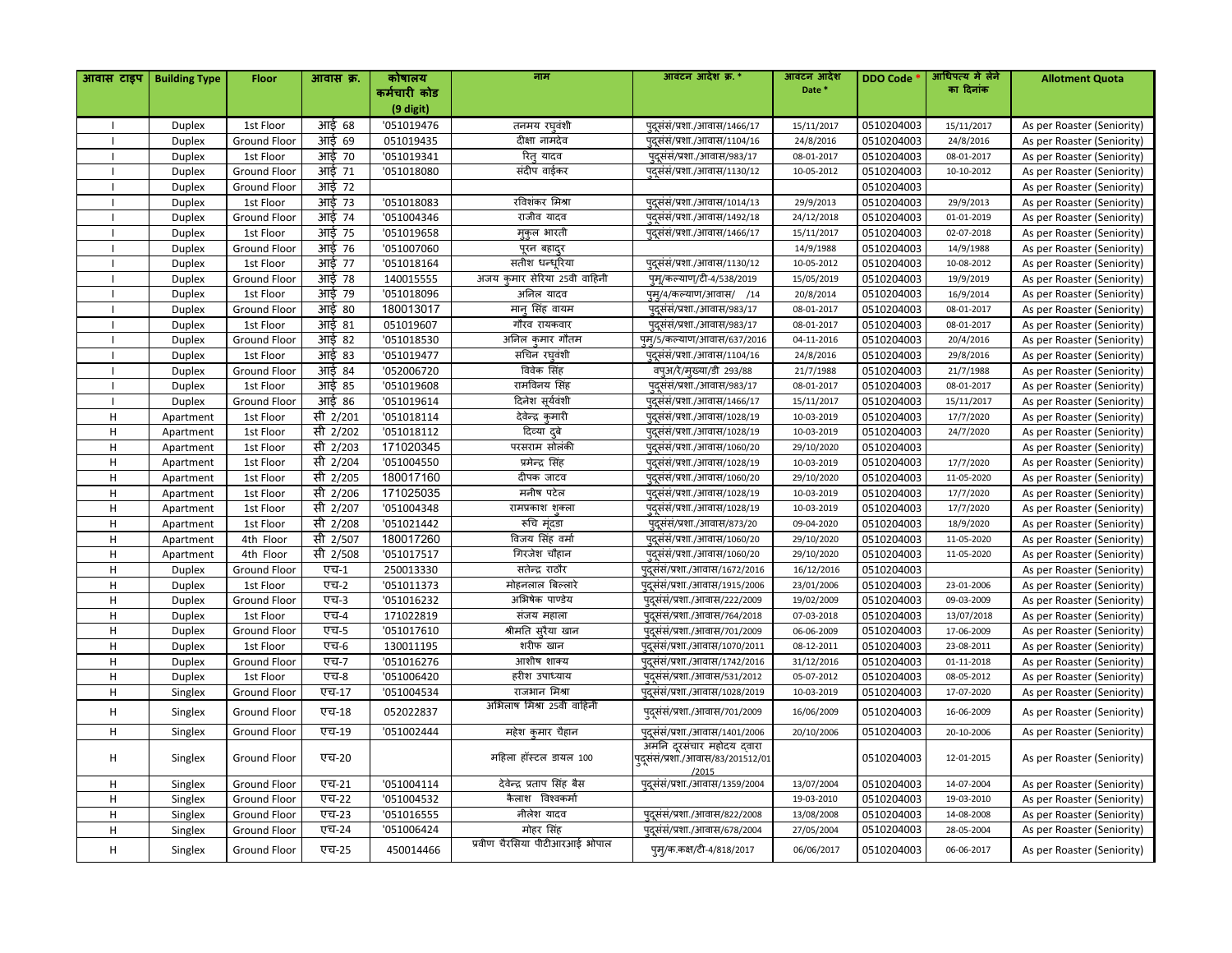| आवास टाइप   | <b>Building Type</b> | Floor        | आवास क्र. | कोषालय       | नाम                     | आवटन आदेश क्र. *                          | आवटन आदेश  | <b>DDO Code</b> | आधिपत्य में लेने | <b>Allotment Quota</b>     |
|-------------|----------------------|--------------|-----------|--------------|-------------------------|-------------------------------------------|------------|-----------------|------------------|----------------------------|
|             |                      |              |           | कर्मचारी कोड |                         |                                           | Date *     |                 | का दिनांक        |                            |
|             |                      |              |           | (9 digit)    |                         |                                           |            |                 |                  |                            |
| н           | Singlex              | Ground Floor | एच-26     | 051018103    | रामनारायण सावनेर        | पदुसंसं/प्रशा./आवास/1201/2015             | 24/09/2015 | 0510204003      | 30-09-2015       | As per Roaster (Seniority) |
| H           | Singlex              | Ground Floor | एच-27     | 052007601    | सुखदेव सावनेर एम टी पूल | पूमु/4/आवास/कल्याण/502/202021<br>/04/2020 | 21/04/2020 | 0510204003      | 05-05-2020       | As per Roaster (Seniority) |
| н           | Singlex              | Ground Floor | एच-28     | 180012921    | छदामी लाला बरकडे        | पुदूसंसं/प्रशा./आवास/1286/2019            | 30/11/2019 | 0510204003      | 08-10-2020       | As per Roaster (Seniority) |
| н           | Singlex              | Ground Floor | एच-29     | '051016069   | जावेद करैशी             | पुदूसंसं/प्रशा./आवास/125/2012             | 15/11/2012 | 0510204003      | 15-11-2012       | As per Roaster (Seniority) |
| н           | Singlex              | Ground Floor | एच-30     | '051004422   | नंदलाल एम टी पुल        | पुदूसस/प्रशा./आवास/1415/2010              | 11-09-2010 | 0510204003      | 18-11-2011       | As per Roaster (Seniority) |
| H           | Singlex              | Ground Floor | एच-31     | '051016139   | स़शील कुमार बरई         | पदुसस/प्रशा./आवास/1561/2016               | 21/11/2016 | 0510204003      | 28-11-2016       | As per Roaster (Seniority) |
| H           | Singlex              | Ground Floor | एच-32     | 180010730    | चिरन सुमेर              | प्दूसंसं/प्रशा./आवास/डी-1010/2005         | 28/06/2005 | 0510204003      | 20-12-2005       | As per Roaster (Seniority) |
| н           | Apartment            | Ground Floor | आर एच 01  | 140008367    | मनोज जैन                | पुदूसंसं/प्रशा./आवास/1672/16              | 16/12/2016 | 0510204003      | 30-12-2016       | As per Roaster (Seniority) |
| н           | Apartment            | Ground Floor | आर एच 02  | '051006969   | जानकी प्रसाद वामनकर     | प्दूसस/प्रशा./आवास/1672/16                | 16/12/2016 | 0510204003      | 30-12-2016       | As per Roaster (Seniority) |
| H           | Apartment            | Ground Floor | आर एच 03  | '051016272   | इशरत परवीन खान          | पुदूसस/प्रशा./आवास/1672/16                | 16/12/2016 | 0510204003      | 30-12-2016       | As per Roaster (Seniority) |
| н           | Apartment            | Ground Floor | आर एच 04  | '051004078   | रघ्वीर प्रसाद मालवीय    | पुदूसस/प्रशा./आवास/1672/16                | 16/12/2016 | 0510204003      | 30-12-2016       | As per Roaster (Seniority) |
| н           | Apartment            | 1st Floor    | आर एच 05  | '051019473   | रामजीवन चिचवारे         | पुदुसस/प्रशा./आवास/1672/16                | 16/12/2016 | 0510204003      | 30-12-2016       | As per Roaster (Seniority) |
| Н           | Apartment            | 1st Floor    | आर एच 06  | '051004255   | कमलेश मालवीय            | पुदुसस/प्रशा./आवास/1672/16                | 16/12/2016 | 0510204003      | 30-12-2016       | As per Roaster (Seniority) |
| н           | Apartment            | 1st Floor    | आर एच 07  | 171021069    | सोना रावत               | पुदूसस/प्रशा./आवास/1672/16                | 16/12/2016 | 0510204003      | 30-12-2016       | As per Roaster (Seniority) |
| H           | Apartment            | 1st Floor    | आर एच 08  | '051016324   | त्रिभूवेंद्र भारती      | पुदूसंसं/प्रशा./आवास/1672/16              | 16/12/2016 | 0510204003      | 30-12-2016       | As per Roaster (Seniority) |
| н           | Apartment            | 2nd Floor    | आर एच 09  | '051019749   | सीताराम सूर्यवंशी       | पुदूसंसं/प्रशा./आवास/1672/16              | 16/12/2016 | 0510204003      | 30-12-2016       | As per Roaster (Seniority) |
| H           | Apartment            | 2nd Floor    | आर एच 10  | 171022660    | शैलेन्द्र दास           | पुदूसंसं/प्रशा./आवास/1672/16              | 16/12/2016 | 0510204003      | 30-12-2016       | As per Roaster (Seniority) |
| H           | Apartment            | 2nd Floor    | आर एच 11  | 171022653    | म्केश काकोडिया          | पुदूसंसं/प्रशा./आवास/1672/16              | 16/12/2016 | 0510204003      | 30-12-2016       | As per Roaster (Seniority) |
| н           | Apartment            | 2nd Floor    | आर एच 12  | 171022652    | रामविलास अहिरवार        | पुदूसंसं/प्रशा./आवास/1672/16              | 16/12/2016 | 0510204003      | 30-12-2016       | As per Roaster (Seniority) |
| н           | Apartment            | 3rd Floor    | आर एच 13  | 180015764    | श्रीकांत पटेल           | प्दूसस/प्रशा./आवास/1672/16                | 16/12/2016 | 0510204003      | 30-12-2016       | As per Roaster (Seniority) |
| н           | Apartment            | 3rd Floor    | आर एच 14  | '051004228   | ब्रजनाथ सिंह चौहान      | प्दूसस/प्रशा./आवास/1672/16                | 16/12/2016 | 0510204003      | 30-12-2016       | As per Roaster (Seniority) |
| н           | Apartment            | 3rd Floor    | आर एच 15  | 230011645    | श्रीराम राठौर           | पुदूसस/प्रशा./आवास/1742/16                | 31/12/2016 | 0510204003      | 01-01-2017       | As per Roaster (Seniority) |
| H           | Apartment            | 3rd Floor    | आर एच 16  | '051018084   | निशांत मैथिल            | पुदूसस/प्रशा./आवास/1672/16                | 16/12/2016 | 0510204003      | 30-12-2016       | As per Roaster (Seniority) |
| н           | Apartment            | Ground Floor | आर एच 17  | '051016347   | कलिंदर राम भगत          | पदुसंसं/प्रशा./आवास/1672/16               | 16/12/2016 | 0510204003      | 30-12-2016       | As per Roaster (Seniority) |
| H           | Apartment            | Ground Floor | आर एच 18  | '051004193   | लक्ष्मण सिंह यादव       | पदुसंसं/प्रशा./आवास/1672/16               | 16/12/2016 | 0510204003      | 30-12-2016       | As per Roaster (Seniority) |
| H           | Apartment            | Ground Floor | आर एच 19  | 171022680    | हरीश डोंगरे             | पदुसंसं/प्रशा./आवास/1492/18               | 24/12/2018 | 0510204003      | 27-12-2018       | As per Roaster (Seniority) |
| H           | Apartment            | Ground Floor | आर एच 20  | 140008377    | मान सिह                 | पुदूसंसं/प्रशा./आवास/1672/16              | 16/12/2016 | 0510204003      | 30-12-2016       | As per Roaster (Seniority) |
| H           | Apartment            | 1st Floor    | आर एच 21  | '051004539   | सज्जन सिंह बघेल         | पदुसंसं/प्रशा./आवास/1672/16               | 16/12/2016 | 0510204003      | 30-12-2016       | As per Roaster (Seniority) |
| H           | Apartment            | 1st Floor    | आर एच 22  | 171018356    | श्रीमति प्रेमा चौधरी    | पदुसंसं/प्रशा./आवास/1672/16               | 16/12/2016 | 0510204003      | 30-12-2016       | As per Roaster (Seniority) |
| H           | Apartment            | 1st Floor    | आर एच 23  | '051004273   | भरत कुमार मजूमदार       | पुदूसंसं/प्रशा./आवास/1672/16              | 16/12/2016 | 0510204003      | 30-12-2016       | As per Roaster (Seniority) |
| н           | Apartment            | 1st Floor    | आर एच 24  | 180011033    | अजमेर सिंह              | पुदूसंसं/प्रशा./आवास/1672/16              | 16/12/2016 | 0510204003      | 30-12-2016       | As per Roaster (Seniority) |
| н           | Apartment            | 2nd Floor    | आर एच 25  | 140019277    | कैलाश मीना              | पदुसस/प्रशा./आवास/1672/16                 | 16/12/2016 | 0510204003      | 30-12-2016       | As per Roaster (Seniority) |
| $\mathsf H$ | Apartment            | 2nd Floor    | आर एच 26  | 180015826    | अनृपम दीक्षित           | पदुसस/प्रशा./आवास/1672/16                 | 16/12/2016 | 0510204003      | 30-12-2016       | As per Roaster (Seniority) |
| н           | Apartment            | 2nd Floor    | आर एच 27  | 171022829    | लाखन सिंह तंवर          | प्दूसस/प्रशा./आवास/1672/16                | 16/12/2016 | 0510204003      | 30-12-2016       | As per Roaster (Seniority) |
| н           | Apartment            | 2nd Floor    | आर एच 28  | 171022636    | मधुशंकर परते            | पुदूसंसं/प्रशा./आवास/1672/16              | 16/12/2016 | 0510204003      | 30-12-2016       | As per Roaster (Seniority) |
| H           | Apartment            | 3rd Floor    | आर एच 29  | 171022679    | नीलेश सरेआम             | पुदूसंसं/प्रशा./आवास/1672/16              | 16/12/2016 | 0510204003      | 30-12-2016       | As per Roaster (Seniority) |
| н           | Apartment            | 3rd Floor    | आर एच 30  | 051019480    | रामजी बघेलकर            | पुदूसंसं/प्रशा./आवास/1672/16              | 16/12/2016 | 0510204003      | 30-12-2016       | As per Roaster (Seniority) |
| н           | Apartment            | 3rd Floor    | आर एच 31  | 140008344    | मनोज शर्मा              | पुदुसंसं/प्रशा./आवास/1672/16              | 16/12/2016 | 0510204003      | 01-02-2017       | As per Roaster (Seniority) |
| H           | Apartment            | 3rd Floor    | आर एच 32  | 180015845    | शैलेन्द्र भदौरिया       | पुदूसंसं/प्रशा./आवास/1672/16              | 16/12/2016 | 0510204003      | 30-12-2016       | As per Roaster (Seniority) |
| H           | Apartment            | Ground Floor | आर एच 33  | '051011383   | राकेश मिश्रा            | पुदूसंसं/प्रशा./आवास/983/17               | 08-01-2008 | 0510204003      | 08-01-2008       | As per Roaster (Seniority) |
| H           | Apartment            | Ground Floor | आर एच 34  | '051004402   | धर्मेन्द्र कमार सिंह    | प्#/कल्याण/टी'4/227/2019                  | 26/02/2019 | 0510204003      | 03-07-2019       | As per Roaster (Seniority) |
| H           | Apartment            | Ground Floor | आर एच 35  | 180013026    | राजेश तिवारी            | पदुसस/प्रशा./आवास/1672/16                 | 16/12/2016 | 0510204003      | 30-12-2016       | As per Roaster (Seniority) |
| H           | Apartment            | Ground Floor | आर एच 36  | 140008347    | हेमन्त शर्मा            | पुदूससं/प्रशा./आवास/1672/16               | 16/12/2016 | 0510204003      | 31-12-2016       | As per Roaster (Seniority) |
| н           | Apartment            | 1st Floor    | आर एच 37  | '051011381   | देवेन्द्र नेगी          | पुदूसंसं/प्रशा./आवास/1672/16              | 16/12/2016 | 0510204003      | 30-12-2016       | As per Roaster (Seniority) |
| н           | Apartment            | 1st Floor    | आर एच 38  | '051016339   | पृष्पेन्द्र सिंह        | पुदूसंसं/प्रशा./आवास/1672/16              | 16/12/2016 | 0510204003      | 30-12-2016       | As per Roaster (Seniority) |
| н           | Apartment            | 1st Floor    | आर एच 39  | '051018168   | परवेज खान               | पदुसंसं/प्रशा./आवास/1672/16               | 16/12/2016 | 0510204003      | 30-12-2016       | As per Roaster (Seniority) |
| н           | Apartment            | 1st Floor    | आर एच 40  | 171022599    | दिलीप खांउेकर           | पुदूसंसं/प्रशा./आवास/1672/16              | 16/12/2016 | 0510204003      | 30-12-2016       | As per Roaster (Seniority) |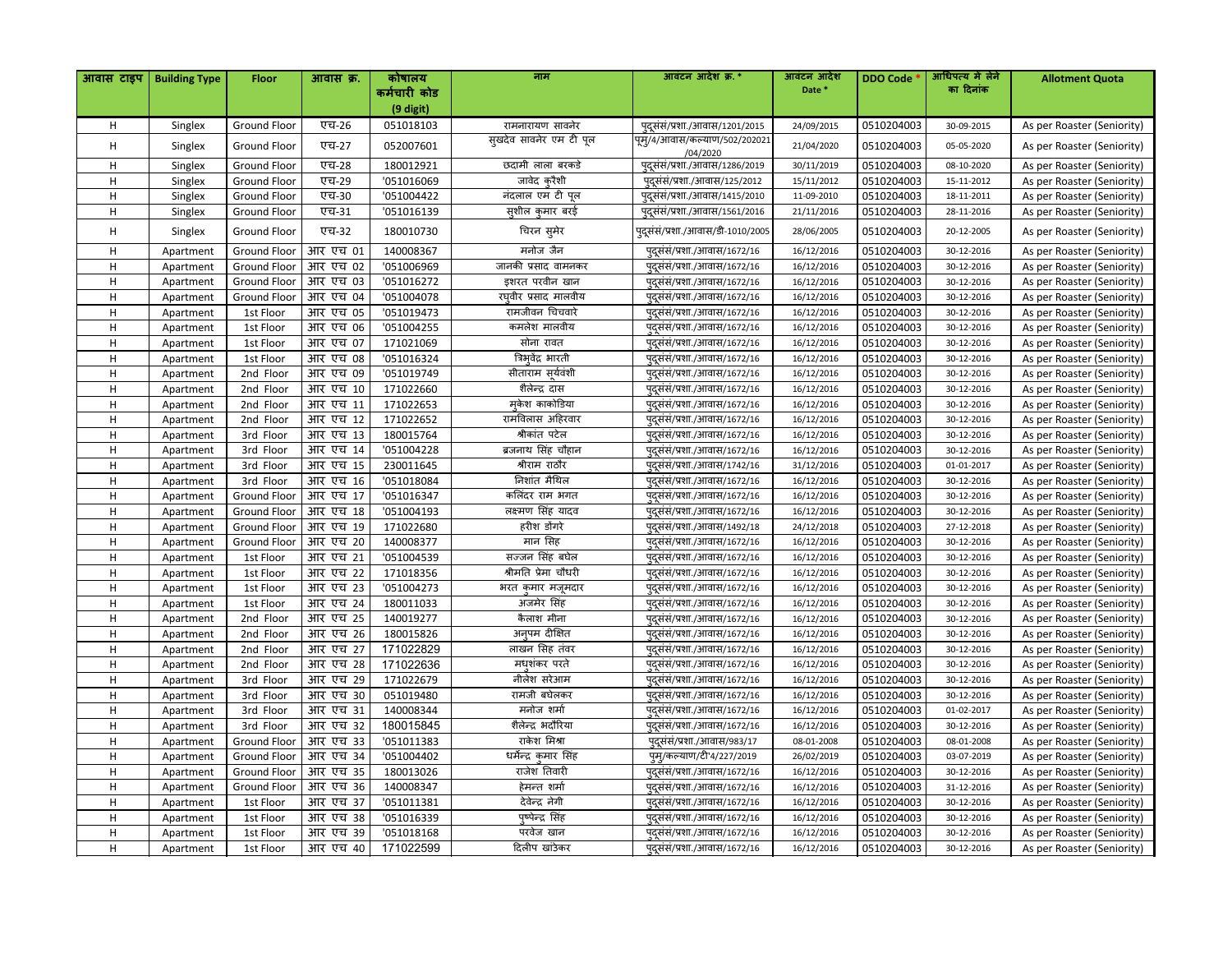| आवास टाइप | <b>Building Type</b> | Floor                            | आवास क्र.        | कोषालय                   | नाम                                    | आवंटन आदेश क्र. *                      | आवंटन आदेश | <b>DDO Code</b>          | आधिपत्य में लेने         | <b>Allotment Quota</b>                                   |
|-----------|----------------------|----------------------------------|------------------|--------------------------|----------------------------------------|----------------------------------------|------------|--------------------------|--------------------------|----------------------------------------------------------|
|           |                      |                                  |                  | कर्मचारी कोड             |                                        |                                        | Date *     |                          | का दिनांक                |                                                          |
|           |                      |                                  |                  | (9 digit)                |                                        |                                        |            |                          |                          |                                                          |
| н         | Apartment            | 2nd Floor                        | आर एच 41         | 171018147                | सैयद जावेद अली वारसी                   | पदुसंसं/प्रशा./आवास/1672/16            | 16/12/2016 | 0510204003               | 30-12-2016               | As per Roaster (Seniority)                               |
| н         | Apartment            | 2nd Floor                        | आर एच 42         | 180015831                | अखिलेश गौतम                            | पदुसंसं/प्रशा./आवास/1672/16            | 16/12/2016 | 0510204003               | 30-12-2016               | As per Roaster (Seniority)                               |
| н         | Apartment            | 2nd Floor                        | आर एच 43         | 140019199                | मनोज मालवीय                            | पुदूसंसं/प्रशा./आवास/1672/16           | 16/12/2016 | 0510204003               | 30-12-2016               | As per Roaster (Seniority)                               |
| н         | Apartment            | 2nd Floor                        | आर एच 44         | 140019202                | प्रवीण नोहरिया                         | पुदूसंसं/प्रशा./आवास/1672/16           | 16/12/2016 | 0510204003               | 30-12-2016               | As per Roaster (Seniority)                               |
| н         | Apartment            | 3rd Floor                        | आर एच 45         | 171019653                | आशीष रैकवार                            | पदुसंसं/प्रशा./आवास/1672/16            | 16/12/2016 | 0510204003               | 30-12-2016               | As per Roaster (Seniority)                               |
| н         | Apartment            | 3rd Floor                        | आर एच 46         | 171018063                | संजय परते                              | पदुसंसं/प्रशा./आवास/1672/16            | 16/12/2016 | 0510204003               | 30-12-2016               | As per Roaster (Seniority)                               |
| н         | Apartment            | 3rd Floor                        | आर एच 47         | '051004432               | कांता प्रसाद भिलाला                    | पुदूसंसं/प्रशा./आवास/1672/16           | 16/12/2016 | 0510204003               | 30-12-2016               | As per Roaster (Seniority)                               |
| н         | Apartment            | 3rd Floor                        | आर एच 48         | 180015774                | नितिन चौहान                            | पदुसंसं/प्रशा./आवास/1672/16            | 16/12/2016 | 0510204003               | 30-12-2016               | As per Roaster (Seniority)                               |
| G         | Singlex              | <b>Duplex</b>                    | एन जी 1          | 171017984                | वैशाली रामटेके                         | पदसंसं/प्रशा./आवास/1742/2016           | 31/12/2016 | 0510204003               | 01-01-2018               | As per Roaster (Seniority)                               |
| G         | Singlex              | Duplex                           | एन जी 2          | 051002493                | निखिलेश उपाध्याय                       | पदुसंसं/प्रशा./आवास/एम-46-<br>ए/1998   | 13/02/1998 | 0510204003               | 14-02-1998               | As per Roaster (Seniority)                               |
| G         | Singlex              | Duplex                           | एन जी 3          | 051009586                | आर के यादव प्0म्0                      | पुदुसंसं/प्रशा./आवास/0701/2009         | 16/06/2009 | 0510204003               | 14-07-2009               | As per Roaster (Seniority)                               |
| G         | Singlex              | Duplex                           | एन जी 4          | '051002319               | मोहन सिंह                              | प्दूसंसं/प्रशा./आवास/डी-1944/2004      | 25/10/2004 | 0510204003               | 10-04-2005               | As per Roaster (Seniority)                               |
| G         | Singlex              | <b>Duplex</b>                    | एन जी 5          | '051016225               | आराधना पटेल                            | पदसंसं/प्रशा./आवास/518/2013            | 16/04/2013 | 0510204003               | 18-04-2013               | As per Roaster (Seniority)                               |
| G         | Singlex              | Duplex                           | एन जी 6          | 051004197                | कल्याण राय                             | पुदूसंसं/प्रशा./आवास/1180/2009         | 23/09/2009 | 0510204003               | 23-09-2009               | As per Roaster (Seniority)                               |
| G         | Singlex              | Duplex                           | एन जी 7          | '051002432               | लोकपाल सिंह भदौरिया                    | पुदूसंसं/प्रशा./आवास/डी-944/2004       | 25/10/2004 | 0510204003               | 26-10-2004               | As per Roaster (Seniority)                               |
| G         | Singlex              | Duplex                           | एन जी 8          | '051002328               | जगदीश कुमार बालचंदानी                  | पुदूसंसं/प्रशा./आवास/मिनि-<br>275/2002 | 30/10/2002 | 0510204003               | 30-10-2002               | As per Roaster (Seniority)                               |
| G         | Apartment            | Ground Floor                     | आर जी 1          | 171018349                | रिषी कुमार गढेकर                       | पुदूसंसं/प्रशा./आवास/1672/16           | 16/12/2016 | 0510204003               | 30-12-2016               | As per Roaster (Seniority)                               |
| G         | Apartment            | Ground Floor                     | आर जी 2          | 180016290                | प्रशांत सिंह परिहार                    | पदुसंसं/प्रशा./आवास/706/20             | 14/07/2020 | 0510204003               | 09-10-2020               | As per Roaster (Seniority)                               |
| G         | Apartment            | 1st Floor                        | आर जी 3          | '051018501               | गजेन्द्र सिंह रघ्वंशी                  | पदुसंसं/प्रशा./आवास/1672/16            | 16/12/2016 | 0510204003               | 30-12-2016               | As per Roaster (Seniority)                               |
| G         | Apartment            | 1st Floor                        | आर जी 4          | 171000829                | राजकमार विश्वकर्मा                     | पदुसंसं/प्रशा./आवास/1672/16            | 16/12/2016 | 0510204003               | 30-12-2016               | As per Roaster (Seniority)                               |
| G         | Apartment            | 2nd Floor                        | आर जी 5          | 140015241                | बच्चू सिंह राठौर                       | पुदूसंसं/प्रशा./आवास/1286-A/19         | 30/11/2019 | 0510204003               | 12-12-2019               | As per Roaster (Seniority)                               |
| G         | Apartment            | 2nd Floor                        | आर जी 6          | '051019684               | स् $\sqrt{3}$ मे बाला श् $\sqrt{3}$ ला | पुदुसंसं/प्रशा./आवास/706/20            | 14/07/2020 | 0510204003               | 18-08-2020               | As per Roaster (Seniority)                               |
| G         | Apartment            | Ground Floor                     | आर जी 7          | '051011376               | पष्पराज सिंह परिहार                    | पदुसंसं/प्रशा./आवास/416/18             | 10/04/2018 | 0510204003               | 11-04-2018               | As per Roaster (Seniority)                               |
| G         | Apartment            | Ground Floor                     | आर जी 8          | '051002307               | देवेन्द्र सिंह परिहार                  | पुदुसंसं/प्रशा./आवास/1672/16           | 16/12/2016 | 0510204003               | 30-12-2016               | As per Roaster (Seniority)                               |
| G         | Apartment            | 1st Floor                        | आर जी 9          | '051002314               | सूरेश कुमार गुप्ता                     | पुदूसंसं/प्रशा./आवास/1672/16           | 16/12/2016 | 0510204003               | 30-12-2016               | As per Roaster (Seniority)                               |
| G         | Apartment            | 1st Floor                        | आर जी 10         | '051019589               | मनोज कुमार दुबे                        | पुदूसंसं/प्रशा./आवास/1672/16           | 16/12/2016 | 0510204003               | 30-12-2016               | As per Roaster (Seniority)                               |
| G         | Apartment            | 2nd Floor                        | आर जी 11         | 180005776                | राजकिशोर पाण्डेय                       | पदुसंसं/प्रशा./आवास/1672/16            | 16/12/2016 | 0510204003               | 30-12-2016               | As per Roaster (Seniority)                               |
| G<br>G    | Apartment            | 2nd Floor                        | आर जी 12<br>जी 1 | '050007067               | श्रीमति मंज् मालवीय<br>आलेाक वर्मा     | पुदुसंसं/प्रशा./आवास/1742/16           | 31/12/2016 | 0510204003               | 31-12-2016               | As per Roaster (Seniority)                               |
|           | Duplex               | Ground Floor                     | जी 2             | '051002250               |                                        | पुदुसंसं/प्रशा./आवास/1110/2006         | 21/08/2006 | 0510204003               | 22-08-2006               | As per Roaster (Seniority)                               |
| G<br>G    | <b>Duplex</b>        | 1st Floor                        | जी 3             | '051002741               | कृष्ण गोपाल जगाती<br>के आर गोले प0म0   | पुदूसंसं/प्रशा./आवास/1532/2009         | 31/12/2009 | 0510204003               | 18-01-2010               | As per Roaster (Seniority)                               |
|           | <b>Duplex</b>        | <b>Ground Floor</b>              | जी 4             | 051004853                |                                        | पदुसंसं/प्रशा./आवास/1532/2009          | 31/12/2009 | 0510204003               | 13-01-2010               | As per Roaster (Seniority)                               |
| G<br>G    | <b>Duplex</b>        | 1st Floor<br><b>Ground Floor</b> | जी 9             | '051016135               | राजेन्द्र कुमार परते<br>आर एन शर्मा    | पदुसंसं/प्रशा./आवास/983/2017           | 01/08/2017 | 0510204003<br>0510204003 | 12-01-2018<br>21-10-2008 | As per Roaster (Seniority)                               |
| G         | Singlex<br>Singlex   | <b>Ground Floor</b>              | जी 10            | '051002848<br>'051002323 | रमेश कमार अंबारकर                      | पुदुसंसं/प्रशा./आवास/983/2017          | 08-01-2017 | 0510204003               | 10-08-2017               | As per Roaster (Seniority)<br>As per Roaster (Seniority) |
| G         | Singlex              | Ground Floor                     | जी 11            | '051002744               | दिनेश बाब शर्मा                        | पदसंसं/प्रशा./आवास/518/2013            | 04-10-2013 | 0510204003               | 17-04-2013               | As per Roaster (Seniority)                               |
| G         | Singlex              | Ground Floor                     | जी 12            | '051011518               | धर्मवीर सिंह                           | अमनि/दुसं/प्रशासन/2769/97              | 30/08/1997 | 0510204003               | 30/8/1997                | As per Roaster (Seniority)                               |
| G         | Singlex              | Ground Floor                     | जी 13            | '051004846               | श्रीमति विनीता मिश्रा                  | पदुसंसं/प्रशा./आवास/1350/2006          | 28/09/2006 | 0510204003               | 03-01-2007               | As per Roaster (Seniority)                               |
| G         | Singlex              | <b>Ground Floor</b>              | जी 14            | '051002320               | रामानंद तिवारी                         | पुदूसंसं/प्रशा./आवास/515/2016          | 04-12-2016 | 0510204003               | 20/4/2016                | As per Roaster (Seniority)                               |
| G         | Singlex              | Ground Floor                     | जी 15            | '051002015               | बी एम शाक्य                            | प्अ/वि/मुख्या/डी-1436/1994             | 08-01-1994 | 0510204003               | 08-01-1994               | As per Roaster (Seniority)                               |
| G         | Singlex              | 1st Floor                        | जी 16            | '051002750               | प्रमोद पीटर                            | प्म्/5/आवास/1088/2013                  | 07-09-2013 | 0510204003               | 22-07-2013               | As per Roaster (Seniority)                               |
| G         | Singlex              | Ground Floor                     | जी 17            | '051004118               | गोविंद पंथी                            | प्दूसंसं/प्रशा./आवास/1492/2011;        | 12-01-2011 | 0510204003               | 12-02-2011               | As per Roaster (Seniority)                               |
| G         | Singlex              | 1st Floor                        | जी 18            | '051002325               | आर पी श्रीवास्तव                       | पुदूसंसं/प्रशा./आवास/1359/2004         | 07-03-2004 | 0510204003               | 19/7/2004                | As per Roaster (Seniority)                               |
| G         | Singlex              | Ground Floor                     | जी 19            | '051002499               | गिरीश कुमार वशिष्ठ                     |                                        | 05-02-2005 | 0510204003               | 04-07-2005               | As per Roaster (Seniority)                               |
| G         | Singlex              | Ground Floor                     | जी 20            | 180012895                | रंजीत गृप्ता                           | पदुसंसं/प्रशा./आवास/1466/2017          | 15/11/2017 | 0510204003               | 12-01-2018               | As per Roaster (Seniority)                               |
|           |                      |                                  |                  |                          |                                        |                                        |            |                          |                          |                                                          |